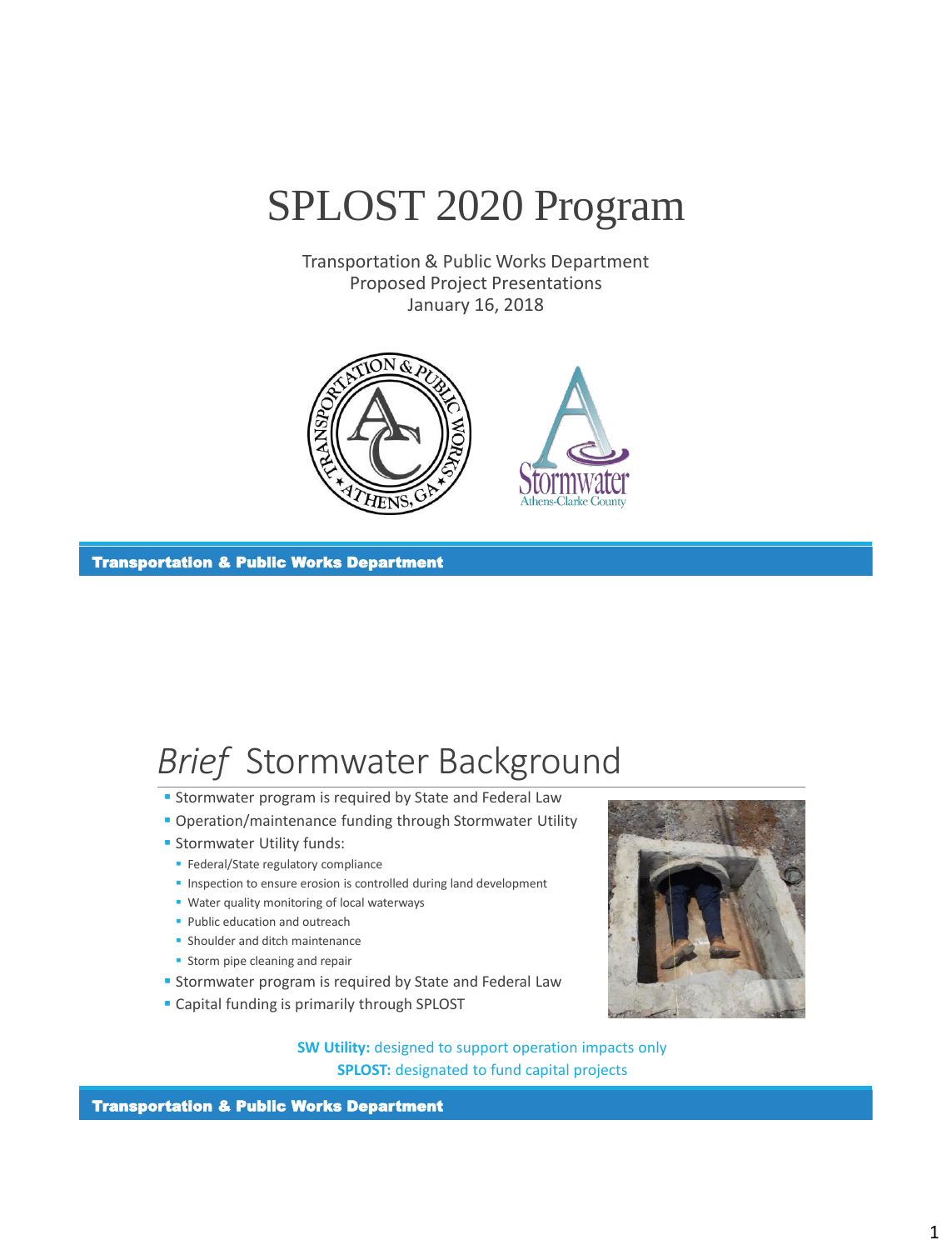## Project #18 Live Stream Pipe Replacement



**Rebuild failing stormwater infrastructure before it collapses**

Transportation & Public Works Department #18 - Live Stream Pipe Replacement 1 of 7

#18 – Live Stream Pipe Replacement History of Stormwater Failures

Major failures since September '16:

- **Collins at Benning Brooklyn Road**
- Hemlock Way
- **Weatherly Woods Fundden Lake**
- Riverview Road
- 558 West Broad
- 
- Canady Drive
	-
	- **Riverbend Parkway**
	- Barber Street

*Averaging nearly one emergency every 2 months*





#18 - Live Stream Pipe Replacement 2 of 7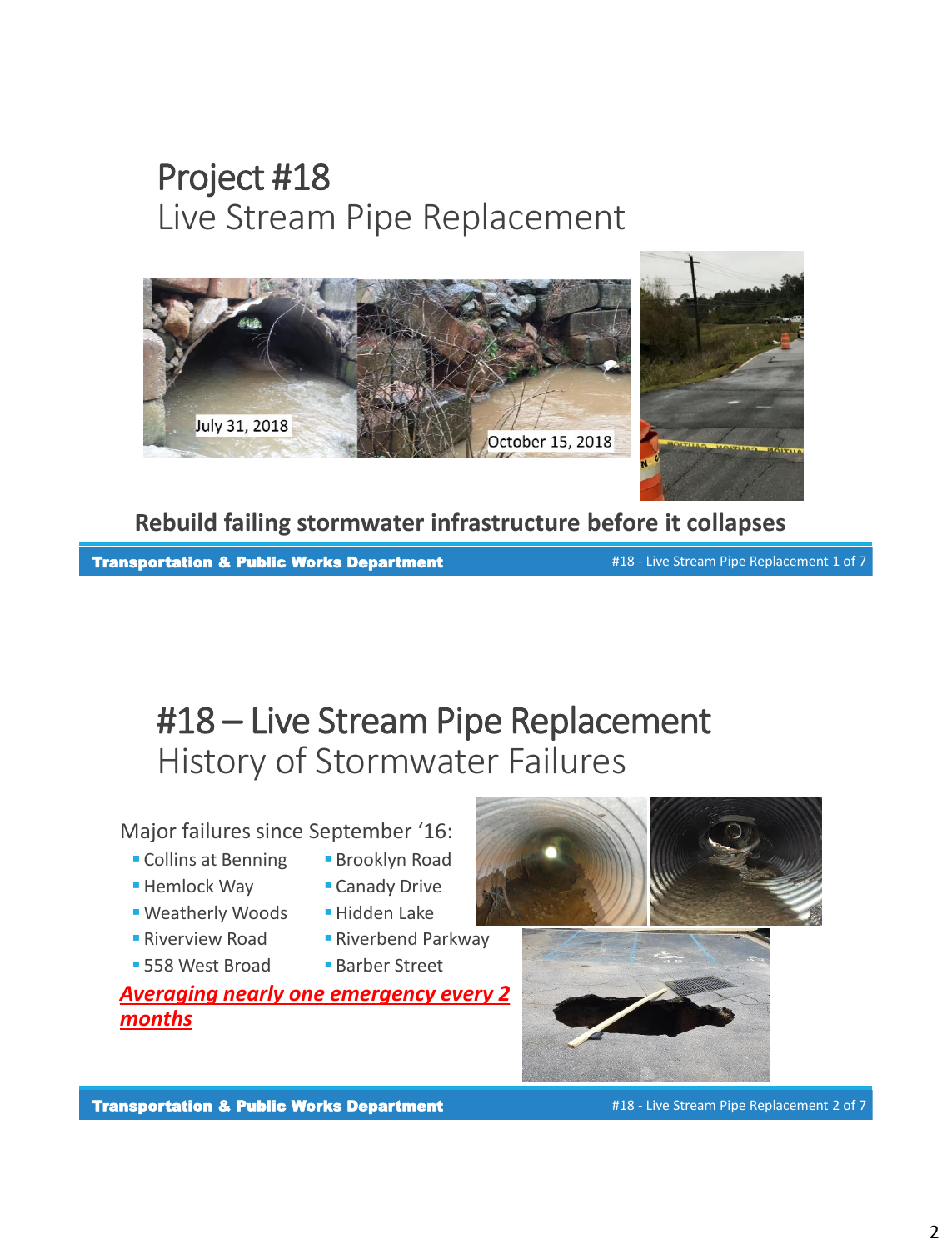## #18 – Live Stream Pipe Replacement Evaluation and Ranking Process



- **Collect list of pipes with known structural issue**
- Rate each pipe on a score of 1 to 5 considering:
	- **Deflection**
	- **Invert (bottom of pipe) condition**
	- Headwall (inlet / outlet structure)
	- **Erosion**
- **Phase 1: collectors, arterials, and dead-end** local roadways

| Range          | <b>Condition/State</b> |
|----------------|------------------------|
| $1 < S \leq 3$ | Poor (P)               |
| $3 < S \leq 4$ | Critical (C)           |
| $4 < S = 5$    | Failed (F)             |

Transportation & Public Works Department

#18 - Live Stream Pipe Replacement 3 of 7



Transportation & Public Works Department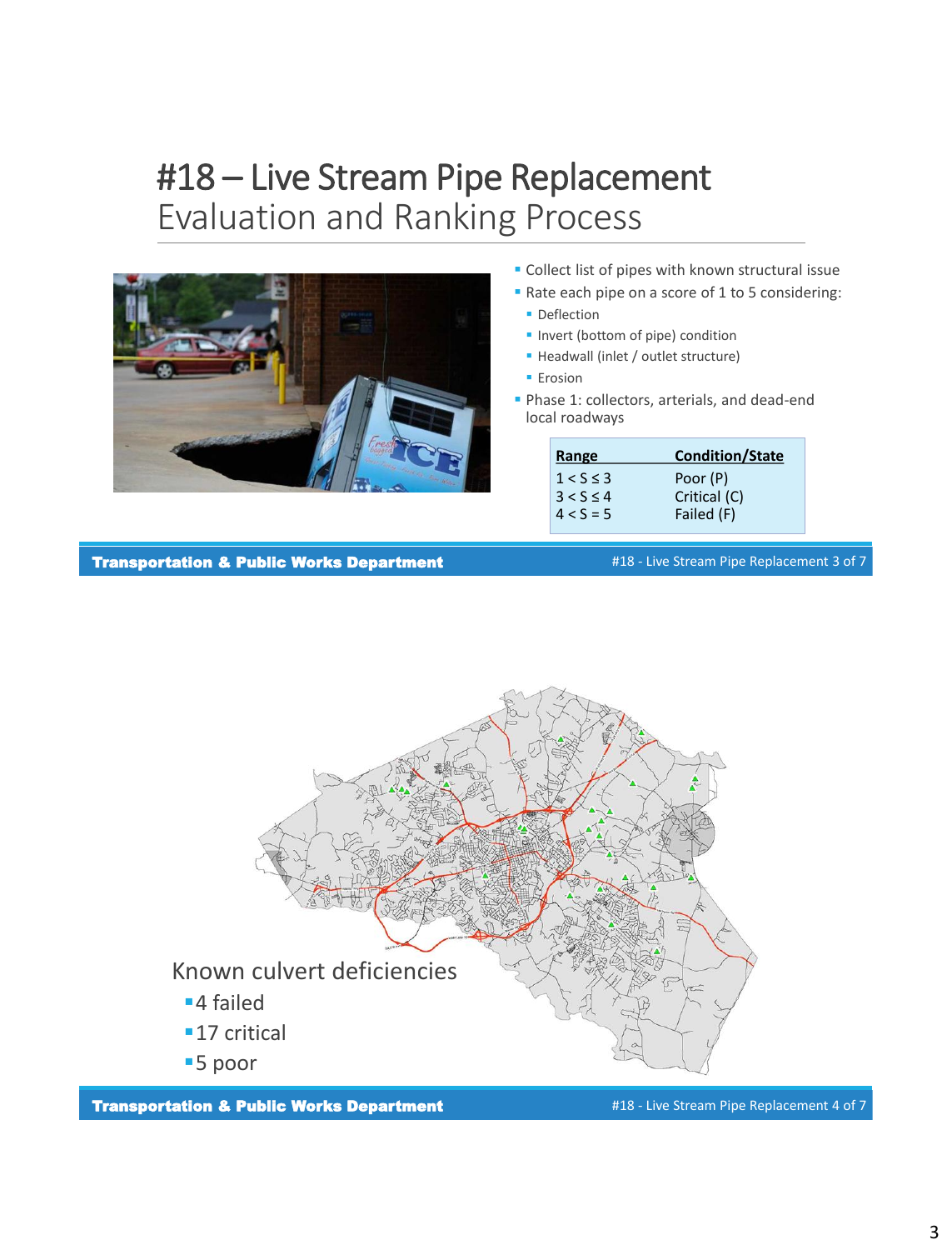# Phase I Projects |

| <b>Live Stream Culvert Condition Assessment</b><br>(Collectors, Arterials, and Local Roads with Dead Ends) |                                     |                              |                                |                       |                 |  |  |
|------------------------------------------------------------------------------------------------------------|-------------------------------------|------------------------------|--------------------------------|-----------------------|-----------------|--|--|
| Score                                                                                                      | F: Failed<br>C: Critical<br>P: Poor | <b>Street Name (Address)</b> | Adjacent feature/road/stream   | <b>Total Estimate</b> |                 |  |  |
| 4.80                                                                                                       | F                                   | Carriage Lane (232)          | Dead End                       | \$                    | 1,005,000.00    |  |  |
| 4.60                                                                                                       | F                                   | Airport Rd (330)             | Dead Fnd                       | \$                    | 265.500.00      |  |  |
| 4.40                                                                                                       | F                                   | Lavender Rd                  | Roberts Rd.                    | \$                    | 382,500.00      |  |  |
| 4.00                                                                                                       | C                                   | Crystal Creek Dr (185)       | Dead End                       | \$                    | 405,000.00      |  |  |
| 4.00                                                                                                       | $\mathsf{C}$                        | Charlie Bolton Rd (1450)     |                                | \$                    | 220.500.00      |  |  |
| 3.80                                                                                                       | C                                   | Canady Dr (105)              | Dead End                       | \$                    | 405.000.00      |  |  |
| 3.80                                                                                                       | C                                   | Seagraves Dr (191)           | Dead End                       | \$                    | 495,000.00      |  |  |
| 3.60                                                                                                       | C                                   | Doe Run (160)                | Dead End                       | \$                    | 405,000.00      |  |  |
| 3.60                                                                                                       | C                                   | Cleveland Ave (132)          | <b>Inert Landfill</b>          | \$                    | 862.500.00      |  |  |
| 3.60                                                                                                       | C                                   | Baxter St (1088-1080)        | Athens Neurology R/W           | \$                    | 1,072,500.00    |  |  |
| 3.60                                                                                                       | C                                   | Lavender Rd                  | Albelia Way.                   | \$                    | 220,500.00      |  |  |
| 3.60                                                                                                       | C                                   | Olympic Dr                   | SW of Hancock Ind. Way.        | \$                    | 487,500.00      |  |  |
| 3.60                                                                                                       | $\mathsf{C}$                        | <b>Voyles Rd (1270)</b>      |                                | \$                    | 637,500.00      |  |  |
| 3.40                                                                                                       | C                                   | Lombardy Dr (282)            | Dead End                       | \$                    | 265,500.00      |  |  |
| 3.40                                                                                                       | C                                   | Cleveland Ave                | College Ave.                   |                       | 697,500.00      |  |  |
| 3.40                                                                                                       | C                                   | Winterville Rd (1958)        | E of Hancock Rd.               | \$                    | 220,500.00      |  |  |
| 3.40                                                                                                       | C                                   | Olympic Dr                   | <b>Transmission R/W</b>        | \$                    | 1,035,000.00    |  |  |
| 3.40                                                                                                       | C                                   | Olympic Dr (1350)            | <b>Trail Creek</b>             |                       | 1,072,500.00    |  |  |
| 3.40                                                                                                       | $\mathsf{C}$                        | College Ave (1005)           | Charm Site                     | \$                    | 1,035,000.00    |  |  |
| 3.20                                                                                                       | C                                   | Cedar Sholas Dr (1325)       | SE of Cedar Shoals HS.         |                       | 765,000.00      |  |  |
| 3.00                                                                                                       | P                                   | Athena Dr                    | <b>Trail Creek</b>             |                       | 1,035,000.00    |  |  |
| 2.40                                                                                                       | P                                   | Beaver Ridge Dr (115)        | \$<br>Dead End                 |                       | 405,000.00      |  |  |
| 1.80                                                                                                       | P                                   | Charlie Bolton Rd (1143)     |                                | \$                    | 922,500.00      |  |  |
| 1.80                                                                                                       | P                                   | Lavender Rd                  | Maple Forge Dr.                | \$                    | 922,500.00      |  |  |
| 1.60                                                                                                       | P                                   | Hancock Ind. Way             | NF of Hancock Rd.              | $\zeta$               | 235,500.00      |  |  |
|                                                                                                            |                                     |                              | <b>Total Program Estimate:</b> |                       | \$15,475,500.00 |  |  |

Transportation & Public Works Department

#18 - Live Stream Pipe Replacement 5 of 7

### Phase II Projects

| Pipe           | <b>Address</b>                              | <b>Pipe Size</b> | <b>Drainage Area</b> | Watershed                   |  |
|----------------|---------------------------------------------|------------------|----------------------|-----------------------------|--|
| <b>Number</b>  |                                             |                  | (acres)              |                             |  |
| $\overline{2}$ | 252 N Pope Street                           | 42"              | 22.2                 | <b>Tanyard Creek</b>        |  |
| 2.1            | <b>Reese Street</b>                         | 42"              | 42                   | <b>Tanyard Creek</b>        |  |
| 2.2            | 133 N Church Street                         | 42"              | 30.8                 | <b>Tanyard Creek</b>        |  |
| 4              | 125 Riverbottom Circle - upstream (south)   | $8' \times 6'$   | 416                  | Middle Oconee River         |  |
| 4.1            | 101 Riverbottom Circle - downstream (north) | $8' \times 6'$   | 435                  | Middle Oconee River         |  |
| 6              | 200 Hemlock                                 | 36"              | 115                  | Sandy Creek/Noketchee Creek |  |
| $\overline{7}$ | Paris Street just south of Campbell         | 60"              | 102                  | <b>Brooklyn Creek</b>       |  |
| 7.1            | Minor Street                                | 72"              | 161                  | <b>Brooklyn Creek</b>       |  |
| 7.2            | 190 Hills Chapel Street                     | $7' \times 9'$   | 454                  | <b>Brooklyn Creek</b>       |  |
| 7.3            | 905 Waddel Street                           | $7' \times 10'$  | 570                  | <b>Brooklyn Creek</b>       |  |
| 9.2            | 196 Hillsborough Drive                      | 18"              | 0.4                  | Middle Oconee River         |  |
| 9              | 281 Woodhaven Drive                         | 48"              | 56                   | Middle Oconee River         |  |
| 9.1            | 221 Woodhaven Drive                         | 42"              | 101                  | Middle Oconee River         |  |
| 10             | 605 Riverbend Pkw (pool house)              | 36"              | 25                   | North Oconee River          |  |
| 14             | 345 Millstone Circle                        | 48"              | 45                   | Shoal Creek                 |  |
| 14.1           | 270 Millstone Circle                        | 36"              | 25                   | Shoal Creek                 |  |
| 16             | 6085 Hickory Drive                          | 18"              | 13.6                 | Shoal Creek                 |  |
| 21             | 111 Jones Road                              | 18"              | 5.4                  | West Fork Trail Creek       |  |
| 23             | 205 Walton Creek Road at Thornhill          | 24"              | 32                   | <b>Walton Creek</b>         |  |
| 24             | 330 Idylwood Drive (south - downstream)     | 60" & 48"        | 186                  | Oconee River                |  |
| 24.1           | 255 Idylwood Drive (north - upstream)       | 60"              | 115                  | Oconee River                |  |
| 26             | 385 Old Epps Bridge Road                    | 48"              | 35                   | Middle Oconee River         |  |
| 27             | 159 Hunters Crossing                        | 18"              | 8                    | Middle Oconee River         |  |
|                | 29 / 29.1 126 Lake Drive                    | 36"              | 102                  | Middle Oconee River         |  |
| 30             | 197 Crossbow Circle                         | 60" & 96"        | 1152                 | Shoal Creek                 |  |
| 31             | 270 West Huntington Road                    | 18"              | 15.4                 | Middle Oconee River         |  |
| 32             | 565 Roberts Road                            | 48"              | 224                  | <b>Turkey Creek</b>         |  |
| 20             | 185 Crystal Creek Drive                     | 30"              | 5.4                  | West Fork Trail Creek       |  |

Transportation & Public Works Department

#18 - Live Stream Pipe Replacement 6 of 7